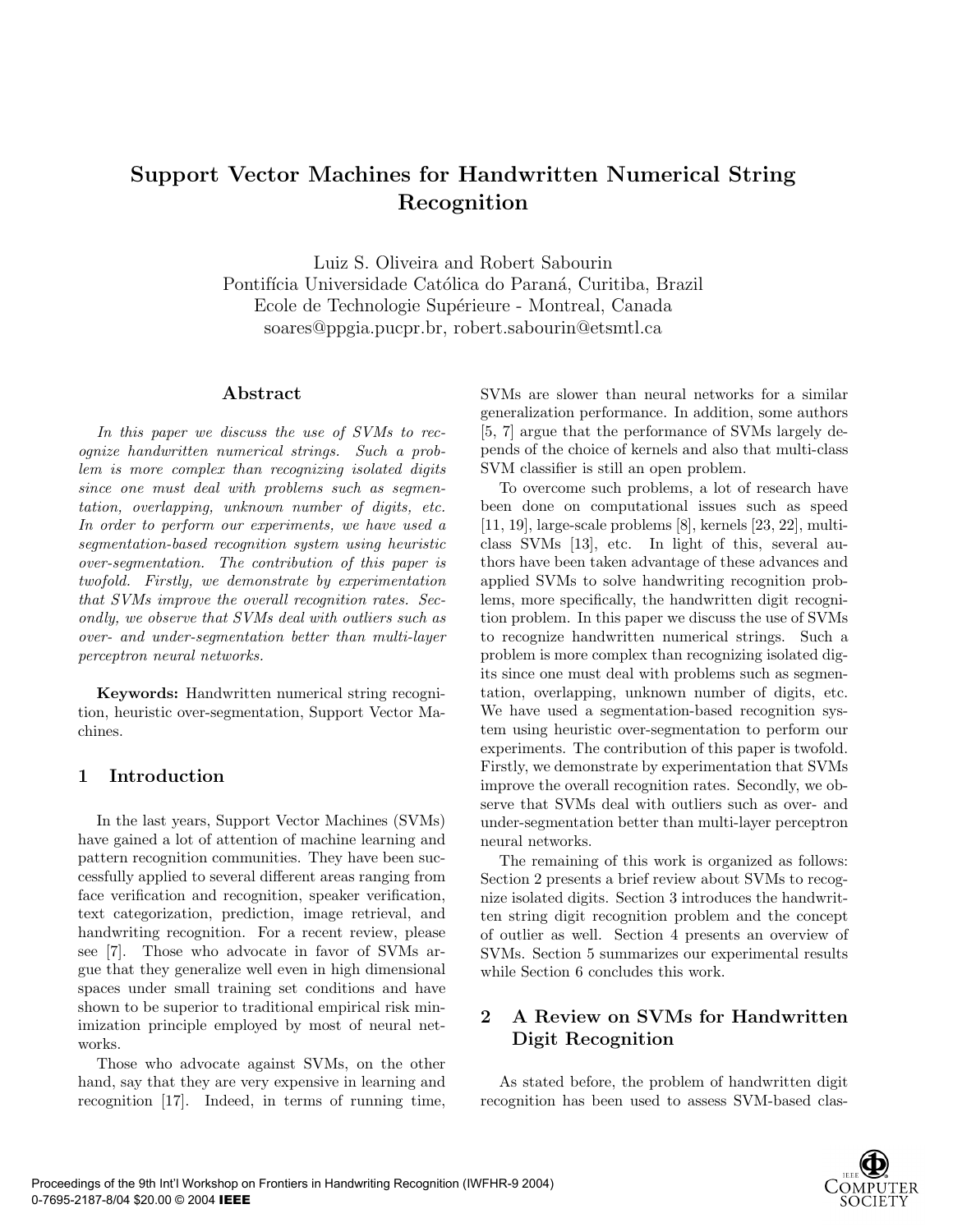|                                  |              |         |           | ີ          |
|----------------------------------|--------------|---------|-----------|------------|
| Author                           | Database     | Tr Size | Test Size | Error Rate |
| Krebel et al, 1998 [13]          | NIST         | 10000   | 10000     | 1.09       |
| Ayat et al, 2002[1]              | <b>NIST</b>  | 18000   | 10000     | 1.02       |
| Scholkopf et al, 1996[21]        | <b>USPS</b>  | 7291    | 2007      | 3.20       |
| Dong et al, 2002 [11]            | <b>USPS</b>  | 7291    | 2007      | 2.24       |
| LeCun et al, $1998$ [14]         | <b>MNIST</b> | 60000   | 10000     | 1.10       |
| Li et al, 2002 [15]              | MNIST        | 60000   | 10000     | 0.76       |
| DeCoste and Scholkopf, 2003 [10] | MNIST        | 60000   | 10000     | 0.56       |
| Liu et al, 2002 [16]             | MNIST        | 60000   | 10000     | 0.42       |
| Liu et al, 2002 [16]             | CEDAR        | 18468   | 2711      | 0.63       |
| Liu et al, 2002 [16]             | CENPARMI     | 4000    | 2000      | 1.10       |

**Table 1. Performance of SVM-based classifiers on handwritten digit recognition.**

sifiers since the introduction of Vapnik's book [25]. By reviewing the literature, we can find several variations of SVMs as well as results on several different databases. Table 1 summarizes some works found in the literature.

Perhaps, the most used benchmark to evaluate SVMs is MNIST, which is a modified version of NIST database and was originally set up by the AT&T group [14]. This database contains 60,000 and 10,000  $28 \times 28$ images for training and testing, respectively, and have been used by machine learning and pattern recognition communities. The former, usually takes into account the raw grey-level image to feed the classifier, since their goal is to assess the technique being applied rather than improve the performance on a given database. The pattern recognition community, is more preoccupied in achieving performance. For this reason, they emphasizes the use of prior knowledged about symmetries of the problem (i.e., feature extraction) to reach better results. This explains the different results reported in Table 1 for MNIST.

Liu et al [16] show a comparative study on handwritten digit recognition using different classifiers and databases. They conclude that SVMs using Gaussian kernel outperform all traditional techniques such as neural networks (MLP and RBF), polynomial classifiers, and learning quadratic discriminant functions. Nevertheless, they point out that memory space and computational speed for classification still are important issues to be considered when discussing SVMs. In light of this, some authors have proposed using SVMs for verification rather than classification [2]. In such cases, SVMs are used just when the result of the classifier is not so reliable. This strategy is computationally cheaper once SVMs are called just to solve difficult cases.

# 3 Handwritten Digit String Recognition

The system used as baseline is depicted in Figure 1. It takes a segmentation-based recognition with an heuristic over-segmentation, where the classifier and verifiers are the well-known Multilayer Perceptrons (MLPs). The approach combines the outputs from different levels such as segmentation, recognition, and postprocessing in a probabilistic model, which allows a sound integration of all knowledge sources used to infer a plausible interpretation. For a complete description of this system, please see [18].





The literature shows that this kind of system produces good results, however, it has to deal with outliers such as over- and under-segmentation. Such outliers are by-product of the segmentation process and sometimes they are very similar to digits. Figure 2 shows an example of over-segmentation, where without any contextual information, some over-segmented pieces (Figure 2b) could be easily classified as digits.

It has been demonstrated that MLPs are not robust enough to deal with these outliers [12]. For this reason, several techniques have been investigated to improve the resistance of MLPs to outliers [17, 4]. The forego-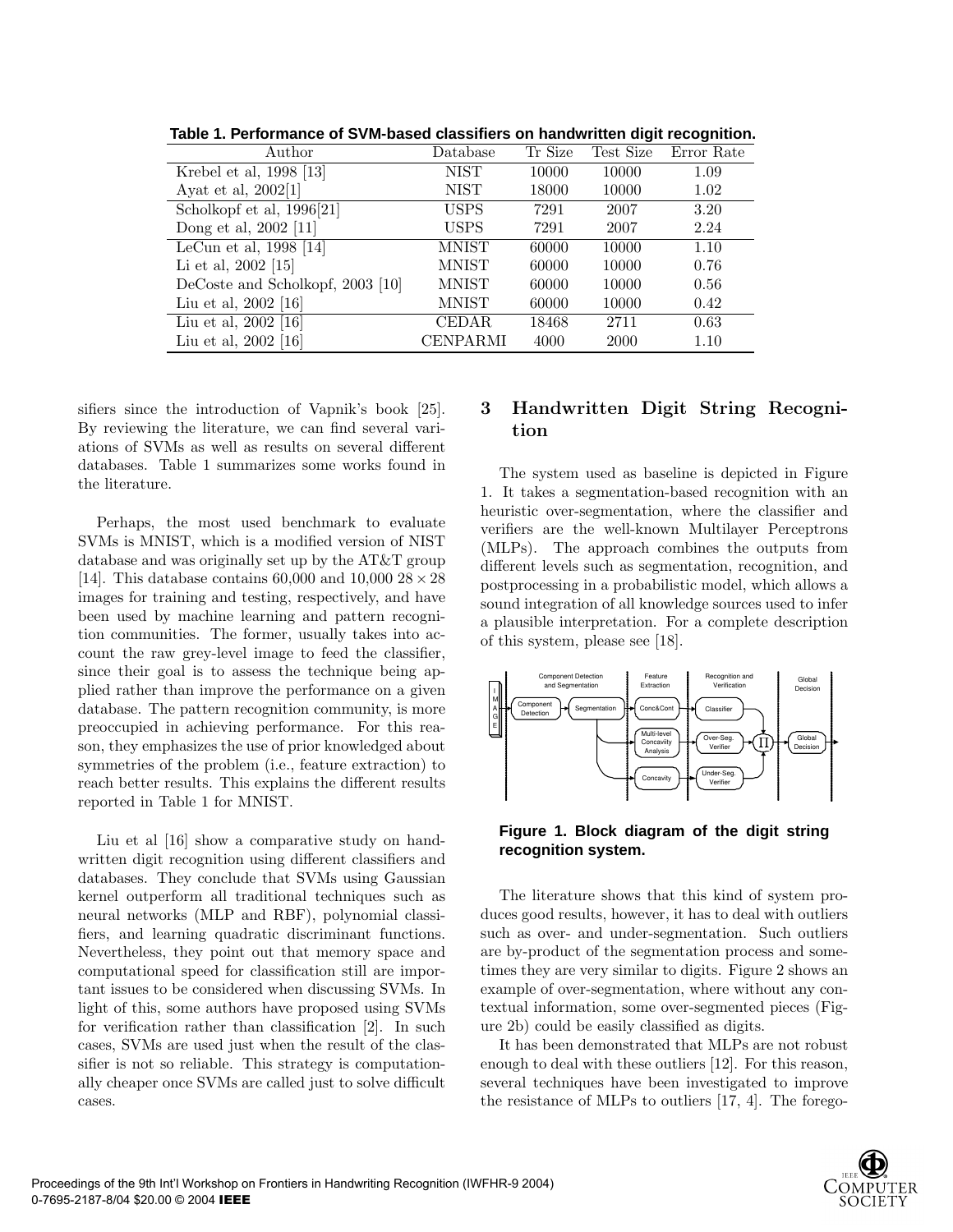

**Figure 2. Example of over-segmentation: (a) Original string and (b) over-segmented pieces.**

ing system applies the concept of verifiers, which are "plugged" into the system to detect outliers. Table 2 reports the results produced by the system described in [18] on NIST SD19. We have used 12,802 strings of digits with lengths ranging from 2 to 10. It can be observed that the results achieved without the two verifiers are very poor, but they are considerably improved by the verifiers. We will demonstrate in the remaining of this paper that SVMs are more robust than MLP to recognize string of digits in the context of over-segmentation. It is worth of remark that, to the knowledge of the authors, these results are the state of the art for this database.

|  | Table 2. Recognition rates on NIST database. |  |  |  |
|--|----------------------------------------------|--|--|--|
|--|----------------------------------------------|--|--|--|

| String | Nb. of         | Rec. Rate $(\%)$  | Rec. Rate $(\%)$ |
|--------|----------------|-------------------|------------------|
| Length | <b>Strings</b> | Without verifiers | With verifiers   |
| 2      | 2370           | 91.56             | 96.88            |
| 3      | 2385           | 87.98             | 95.38            |
| 4      | 2345           | 84.91             | 93.38            |
| 5      | 2316           | 82.00             | 92.40            |
| 6      | 2169           | 86.66             | 93.12            |
| 10     | 1217           | 78.97             | 90.24            |

# 4 Overview of Support Vector Machines

In his book, Vapnik [25] proposed a method of finding a hyperplane optimally dividing two classes, which does not depend on a probability estimation. This optimal hyperplane is a linear decision boundary which separates the two classes and leaves the largest margin between the vectors of the two classes. In order to determine the optimal hyperplane, Vapnik´s method uses just a small fraction of the data points, the socalled "support vectors". It has been demonstrated that the probability of making errors depends only on the number of these support vectors (the complexity of the classifier) and the number of the training vectors. However, this method fits only for separable classes.

A extension to nonlinear decision surfaces is necessary since real-life classification problems are difficult to be solved by a linear classifier. This can be achieved using the kernel trick, where every time a linear algorithm uses a dot product, replace it with a non-linear kernel function. This causes the linear algorithm to operate in a different space. For SVMs, using the kernel trick makes the maximum margin hyperplane be fit in a feature space. The feature space is a non-linear map from the original input space, usually of much higher dimensionality than the original input space. In this way, non-linear SVMs can be created. The decision function derived by the SVM classifier for a twoclass problem can be formulated, using a kernel function  $K(x, x_i)$  of a new example x (to classify) and a training example  $x_i$ , as follows:

$$
f(x) = \sum_{i} \alpha_i y_i K(x, x_i) + b \tag{1}
$$

where the parameters  $\alpha_i$  and b are found by maximizing a quadratic function (maximum margin algorithm [25]) while  $y_i$  is the label of example  $x_i$ . Table 3 summarizes the most common kernels.

| Table 3. Summary of common kernels |  |  |
|------------------------------------|--|--|
|------------------------------------|--|--|

| Kernel             | Inner Product Kernel                                           |
|--------------------|----------------------------------------------------------------|
| Linear             | $K(x,y) = (x \cdot y)$                                         |
| Gaussian           | $K(x, y) = \exp \left(-\frac{\ x - x_i\ ^2}{2\sigma^2}\right)$ |
| Polynomial         | $K(x, y) = (x \cdot y)^p$                                      |
| Tangent Hyperbolic | $K(x, y) = \tanh(x \cdot y - \Theta)$                          |
|                    |                                                                |

Besides optimizing the kernel parameters (such as  $\sigma$ in a Gaussian kernel), one should consider the tradeoff parameter C. It indicates how severely errors have to be punished. The choice of  $C$  may have a strong effect on the behavior of the classifier for difficult classification problems, e.g., if the errors are punished too much, the SVMs can overfit the training data.

Since SVM is primarily a binary classifier, it should be extended to deal with q-class (where  $q > 2$ ) pattern recognition problems such as digit recognition. There are two basic approaches to solve q-class problems with SVMs: pairwise and one-against-others. In the former, the pairwise classifiers are arranged in trees, where each tree node represents a SVM. For a given test sample, it is compared with each two pairs, and the winner will be tested in an upper level until the top of the tree (see Figure 3). In this strategy, the number of classifiers we have to train is  $q(q-1)/2$  (e.g., 45 in the case of digit recognition where  $q = 10$ ).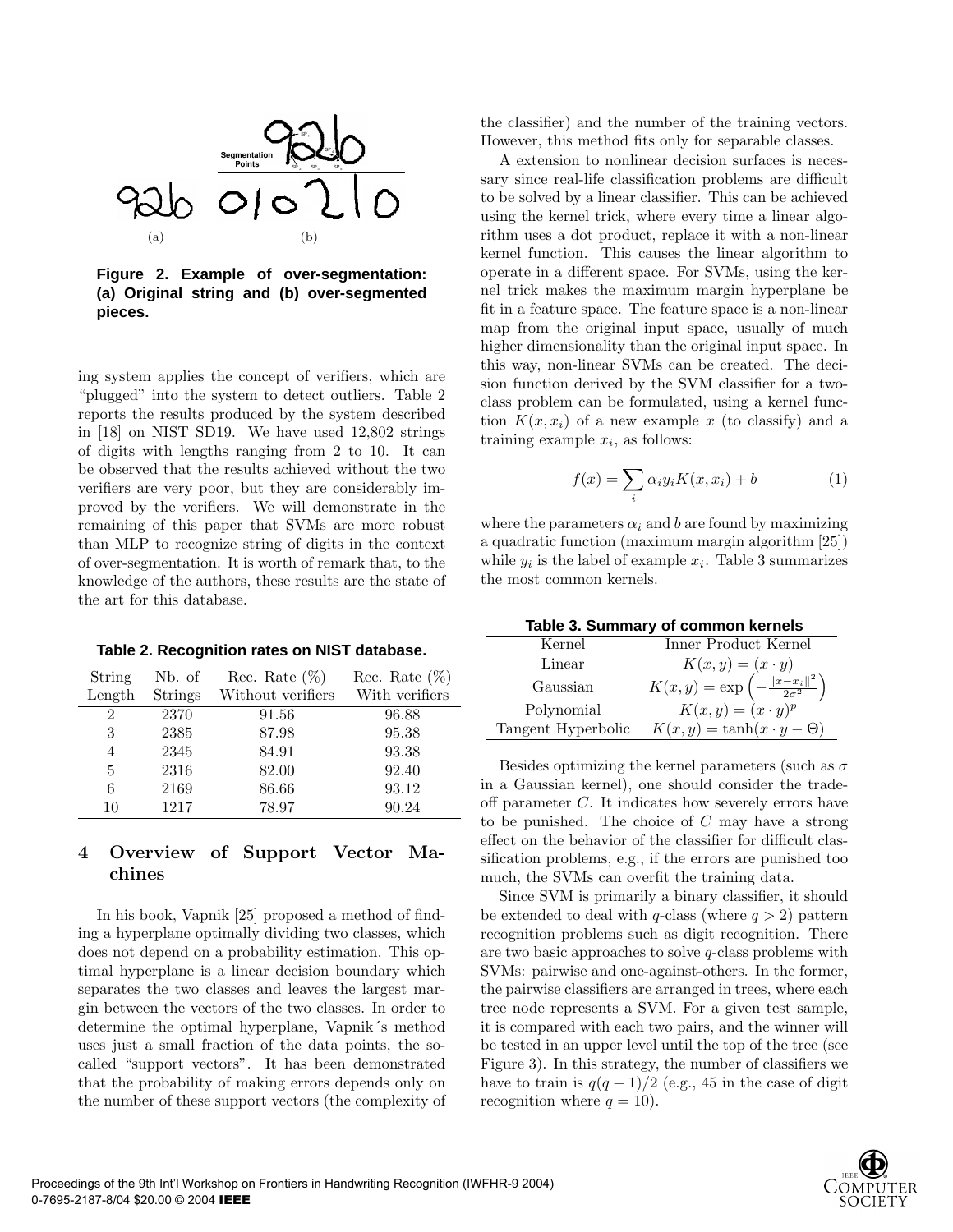

**Figure 3. Example of pairwise SVM. The numbers 1-8 encode the classes.**

The second strategy is the one-against-others decomposition, which works by constructing an SVM  $\omega_i$ for each class  $q$  that first separates that class from all the other classes and then uses an expert  $F$  to arbitrate between each SVM output in order to produce the final decision. The most common arbitrator is the arg max. Let  $h = (h_1, \ldots, h_Q)^T$  be the output of a system of Q one-against-others SVMs, the arg max picks class  $q$  for the input x, which then maximizes  $h_q$  is defined as:

$$
F = \arg \max(h) \tag{2}
$$

However, this kind of decision strategy suffers from a scaling problem once it assumes that all the SVMs produce outputs on the same scale, which is not true. If the SVMs are trained to produce outputs for the support vectors as  $\pm 1$ , the scale is not robust since it only depends on a few data, often including outliers. Therefore, before comparing the outputs, they need to be normalized. In light of this, let  $s(h)$  be the normalized output of a system of Q one-against-others SVMs, the decision rule is defined as:

$$
F = \arg \max(s(h)) \tag{3}
$$

#### **4.1 Estimating probabilities with SVM**

As stated in the previous section, SVMs produce an uncalibrated value that is not a probability. There is several situations where would be very useful to have a classifier producing a posterior probability  $P({class}$ input). In our case, particulary, we are interested in estimation of probabilities because the baseline system presented in Figure 1 was built on a probabilistic framework.

Due to the benefits of having classifiers estimating probabilities, many researchers have been working on the problem of estimating probabilities with SVM classifiers. Sollich in [24] proposes a Bayesian framework to obtain estimation of probabilities and to tune the hyper-parameters as well. His method interprets SVMs as maximum a posteriori solutions to inference problems with Gaussian process priors. Wahba et al [26] use a logistic function of the form

$$
P(y = 1|f(x)) = \frac{1}{1 + \exp(-f(x))}
$$
(4)

where  $f(x)$  is the SVM output and  $y = \pm 1$  stands for the target of the data sample  $x$ . In the same vein, Platt [20] suggests a slightly modified logistic function, defined as:

$$
P(y = 1|f(x)) = \frac{1}{1 + \exp(Af(x) + B))}
$$
(5)

The difference lies in the fact that it has two parameters trained discriminatively, rather one parameter estimated from a tied variance. The parameters A and B of Equation 5 are found by minimizing the negative log likelihood of the training data, which is a cross-entropy error function.

#### 5 Experiments and Discussion

In order to show the robustness of SVMs to recognize strings of digits, we have used them into the system presented in Section 3. As we can see, the classification module of such a system is composed of three sub-modules: classifier, over-segmentation verifier, and under-segmentation verifier. The first is responsible for recognizing the ten numerical classes, while the other two are responsible for detecting outliers, such as overand under-segmentation. Then, the results are combined in a probabilistic framework.

In a first moment, we have kept the MLP-based verifiers and replaced the main classifier by ten SVMs combined trough the one-against-others strategy. We have also tried a pairwise approach, but in our experiments we have got better results using one-against-others. We have also tried different kernel models, namely, Gaussian, Polynomial, and Tangent Hyperbolic. The first one produced better results in our experiments. The SVMs were trained by using TORCH [9], which is a machine-learning library developed at IDIAP.

In light of this, ten SVMs were trained on 195,000 samples of the NIST SD19. The feature set [18], which contains 132 components, is based on a mixture of concavity and contour measures. In order to estimate the parameters of the SVMs we have considered a validation set composed of 28,000 samples. The best parameters found were  $\sigma = 1.15$  and  $C = 1000$ .

Thereafter, we have used the approach proposed by Platt [20] to transform the scores provides by the SVMs

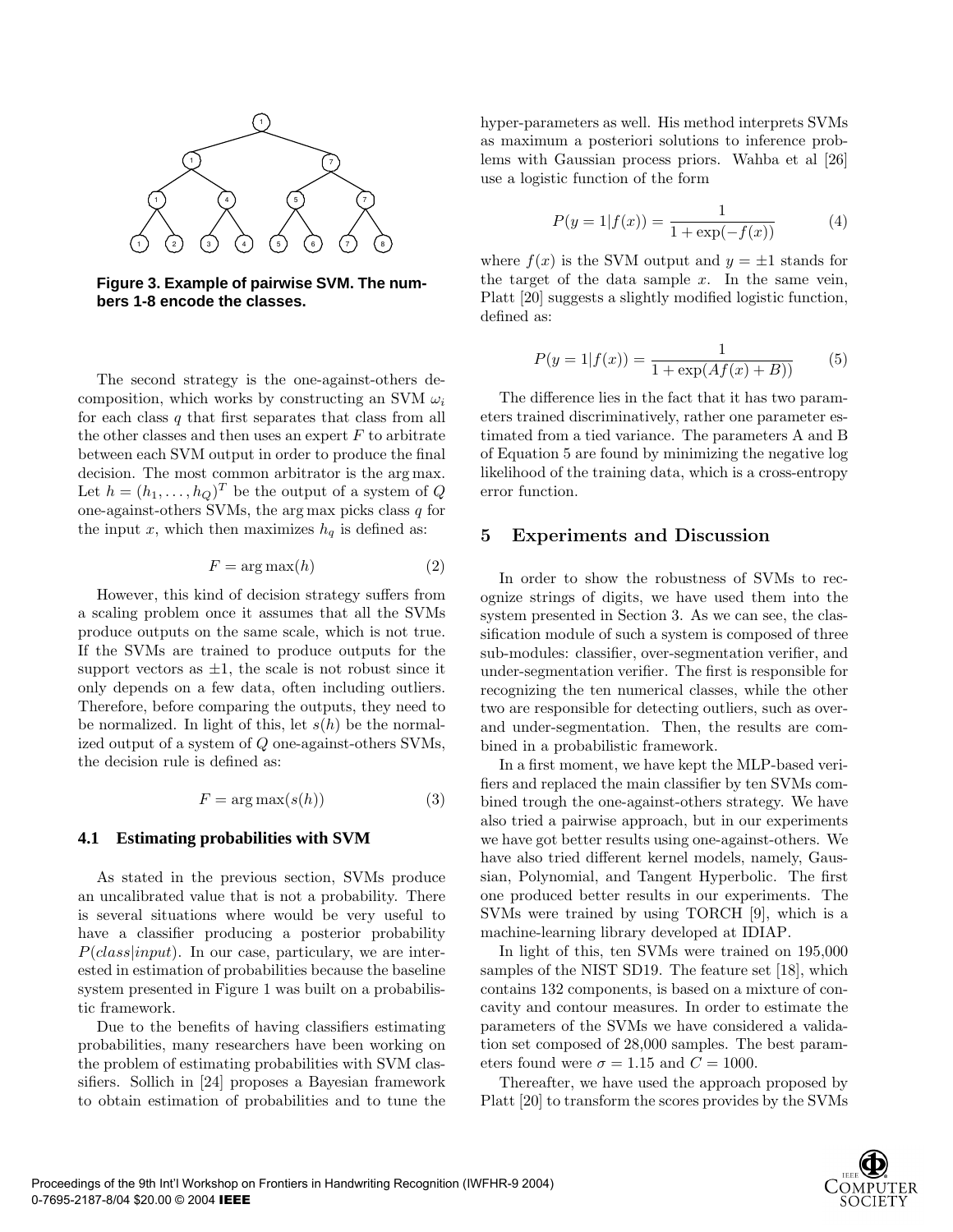|                |                |                  |                     | הוויזי ויטוסטיווייט ווייט א וויסט שטעשועט שטאט וויט טאפאנווויט ווייט ווייט וויטוסטיוויי |                     |           |  |
|----------------|----------------|------------------|---------------------|-----------------------------------------------------------------------------------------|---------------------|-----------|--|
| String         | Number         | MLP-based system |                     |                                                                                         | SVM-based system    | Rec. Rate |  |
| Length         | οf             |                  | Rec. Rate Rec. Rate |                                                                                         | Rec. Rate Rec. Rate | published |  |
|                | <b>Strings</b> | NV.              |                     | NV                                                                                      |                     | in $[3]$  |  |
| $\overline{2}$ | 2370           | 91.56            | 96.88               | 96.07                                                                                   | 97.67               | 94.8      |  |
| 3              | 2385           | 87.98            | 95.38               | 93.19                                                                                   | 96.26               | 91.6      |  |
| 4              | 2345           | 84.91            | 93.38               | 90.89                                                                                   | 94.28               | 91.3      |  |
| 5              | 2316           | 82.00            | 92.40               | 90.50                                                                                   | 94.00               | 88.3      |  |
| 6              | 2169           | 86.66            | 93.12               | 92.15                                                                                   | 93.80               | 89.1      |  |
| 10             | 1217           | 78.97            | 90.24               | 89.87                                                                                   | 91.38               | 86.9      |  |

**Table 4. Recognition rates on NIST database using SVMs (NV: Without verifiers, V: With verifiers.)**

into estimation of probabilities. In order to fit the sigmoid of Equation 5 we have used the same training set we have used to fit the SVMs. Platt has pointed out that using the same data twice, sometimes can lead to biased fits. However, we did not observe this phenomenon in our experiments.

The recognition rate achieved by the SVMs on the test set, which is composed of  $60,089$  samples of hsf<sub>-7</sub>, was 99,20%. This rate was very close to that reached by the original classifier, an MLP that got 99,13% on the same data set. The results on strings of digits are summarized in Table 4. Note that "SVM-based system" means that the main classifier is composed of ten SVMs while the two verifiers are MLP-based.

By comparing the results reported in Table 4, we can notice that the gap between the results is much smaller when considering the system with SVMs. This means that the SVM-based system can deal better with outliers such as over- and under-segmentation, i.e., it has more outlier resistance than the neural-net-based system. In spite of this better resistance, we can observe that the verifiers still are important pieces in the system, since they improve the results in about 3% (in average). Figure 4 depicts the results presented in the foregoing tables. We can see that the gap between the SVM-based systems is much smaller than the gap between the neural-net-based system.

On the other hand, the neural-net-based system is faster during the test phase. As pointed out by other authors [6, 16], speed for large data sets is still a issue for SVMs. However, a lot of efforts have been made in this direction, so that, we believe SVMs will be more viable in a near future. Table 4 also compares our results to the work published by Britto et al in [3]. The comparison here becomes interesting since both systems have been tested on the same database.

To conclude our experiments, we have replaced the MLP-based verifiers by SVMs as well. In such a case, both verifiers are binary classifiers, since they discriminate between digit and over-segmentation



**Figure 4. Comparison between the SVM- and neural-net-based systems.**

(over-segmentation verifier) and digit and undersegmentation (under-segmentation verifier). The results achieved by the MLP-based over-segmentation verifier and MLP-based under-segmentation verifier are 99.40% and 99.17%, respectively. The SVM-based verifiers reached very similar results. When using these new verifiers into the system, the results were practically the same.

## 6 Conclusion

So far, a lot of efforts have been published in the literature about SVMs, where the benchmarks very often are isolated handwritten digit recognition. In this paper, we have investigated the use of SVMs to recognize strings of digits, which is a more complicated problem. We demonstrated through experimentation that the proposed strategy (i.e., one-against-others SVMs esti-